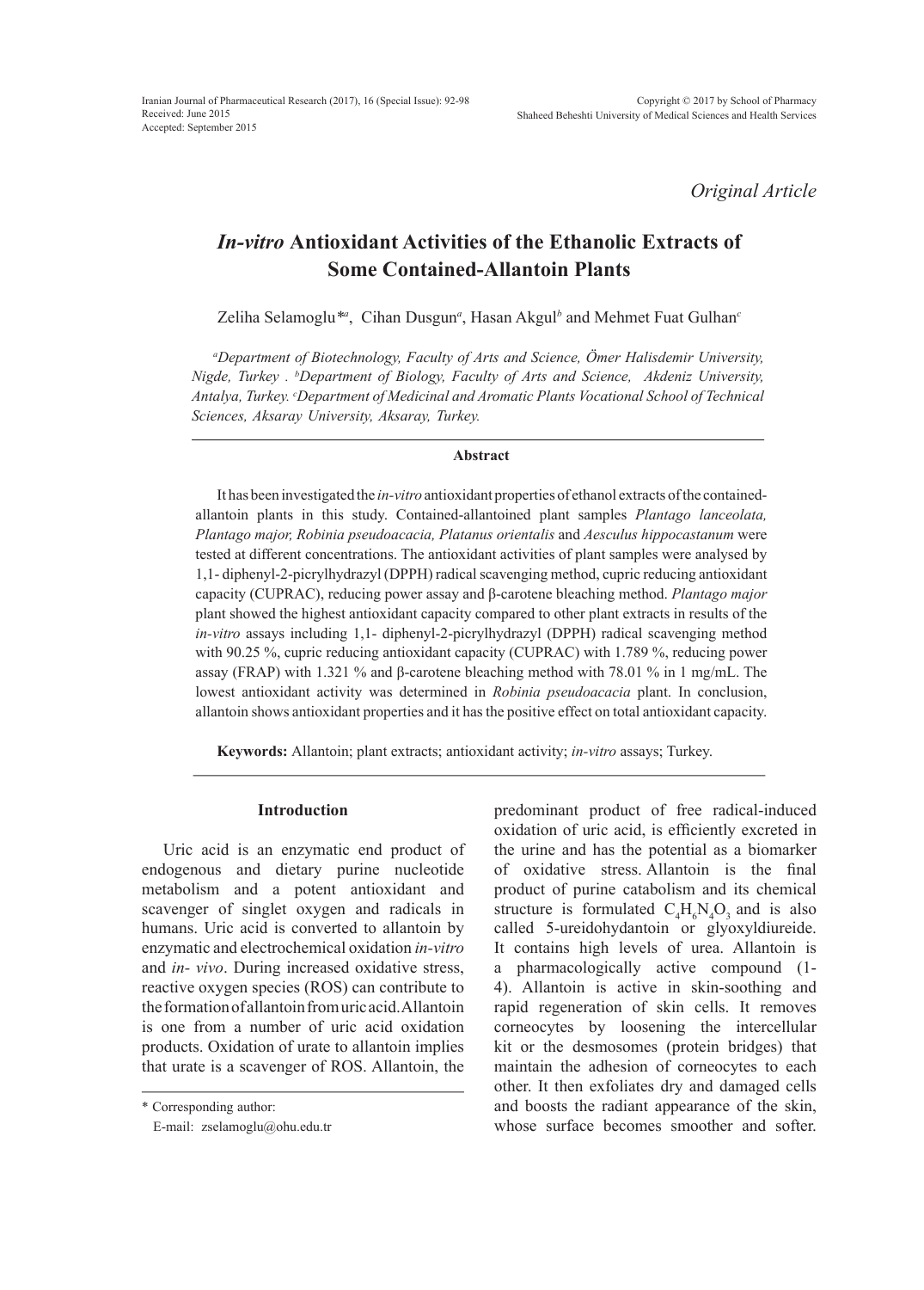Due to these properties, allantoin has been used in cosmetic industry in several forms (e.g. lotions, creams, suntan products, shampoos, lipsticks, and various aerosol preparations), as well as in topical pharmaceutical preparations for treatment of skin diseases for many years (5). Serum allantoin and/or the allantoin/uric acid ratio is also elevated in various chronic diseases and has been suggested to be a biomarker for superoxide anion-associated oxidative stress. Allantoin is significant in nitrogen metabolism for plant growth and development (6). It is a common constituent of plants being a component of the pathway of purine catabolism (7). The final two reactions of its production catalyzing the conversion of hypoxanthine to xanthine and the latter to uric acid are catalysed by the enzyme xanthine oxidoreductase, which may attain two inter-convertible forms, namely xanthine dehydrogenase or xanthine oxidase. The latter uses molecular oxygen as the electron acceptor and generates superoxide anion and other reactive oxygen products. The role of uric acid in conditions associated with oxidative stress is not entirely clear. Evidence mainly based on epidemiological studies suggests that increased serum levels of uric acid are a risk factor for some diseases where oxidative stress plays an important pathophysiological role. Also, allopurinol, a xanthine oxidoreductase inhibitor that lowers serum levels of uric acid exerts protective effects in situations associated with oxidative stress. There is increasing experimental and clinical evidence showing that uric acid has an important role *in- vivo* as an antioxidant. Unlike many antioxidants, the reaction of uric acid with an oxidant results in its stepwise degradation into a number of end products, and uric acid cannot be renewed once degraded (1-4). Generation of free radicals and ROS causes oxidative stress. Over production of ROS by endogenous or external sources, such as smoking, pollutants, inflammation, radiation, organic solvents or pesticides, causes to oxidative stress in human (8). Oxidative stress plays an important role in chronic diseases, age-related degenerative diseases, heart disease, cancer and in the aging process (9). Endogenous antioxidant system such as superoxide dismutase, hydrogen peroxide and catalase may eliminate the free

radicals. Antioxidants can be found in wide various fruits and vegetables (10).

Antioxidants have been shown to reduce the risk of chronic diseases including cancer and cardiovascular system by some scientific studies (8, 9, 11). Allantoin may have antioxidant properties (12). Five plant samples which contain different levels of allantoin, *Plantago lanceolata, Plantago major, Robinia pseudoacacia, Platanus orientalis* and *Aesculus hippocastanum* were determined. The aim of the present study is to investigate the antioxidant capacities of the ethanolic extracts of some contained-allantoin plants in Turkey.

#### **Experimental**

#### *Plant extracts*

The plants were obtained from the Campus of Gaziantep University. Collected plants were dried at room temperature in a well-ventilated room and powdered with a blender to achieve a mean particle size less than 2 mm. Plant samples were weighed as 30 g and inserted into a soxhlet extractor that connected to a flask with 500 mL volum containing 250 mL of ethanol. The extraction was conducted at the boiling temperature of ethanol for 6 h. After extraction, the solvent was evaporated at its boiling point until complete removal of ethanol for determining the extract weight certainly.

*DPPH free radical scavenging activity assay*

The free radical-scavenging activity of plant extracts was measured using the method described by Brand-Williams *et al*. (1995), with some modifications (13). 0.06 mM solution of DPPH was prepared with methanol. Ethanol solution of the sample extracts at various concentrations (0.2-1 mg/mL) was added to 2.5 mL of 0.06 mM methanolic solution of DPPH and allowed to stand for 30 min at 25°C. The absorbance of the samples was measured at 517 nm against to blank samples. 0.1 mM solution of DPPH in methanol was used as control, whereas ascorbic acid was used as reference standard. All tests were performed with triplicate. Higher DPPH free radical scavenging activity is indicated with lower absorbance of the reaction mixture. A standard column was prepared using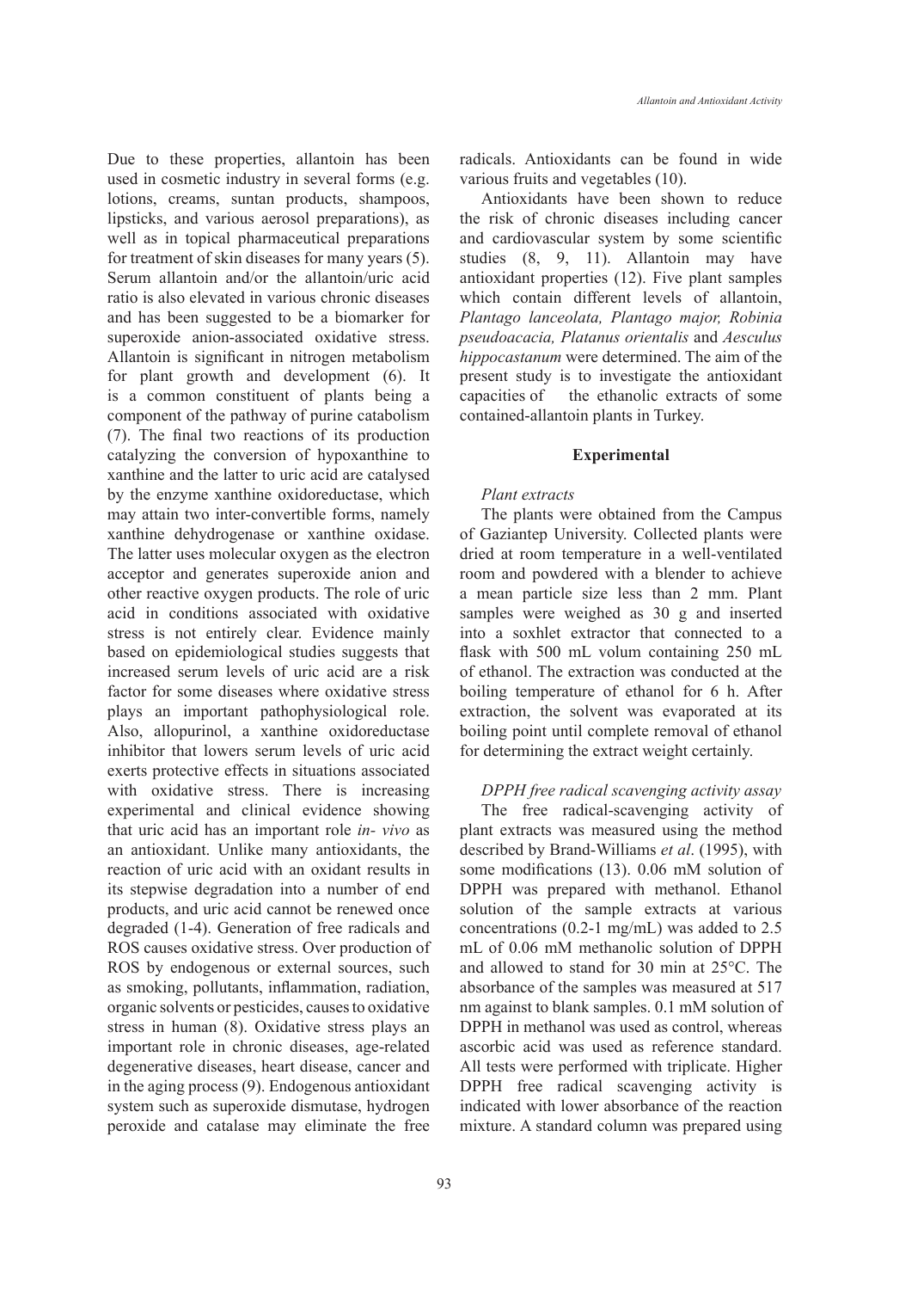different concentrations of DPPH. The percent of DPPH decoloration of the samples was calculated according to the formula:

Antiradical activity=[(Ablank-Asample / Ablank)]\*100

# *β-Carotene bleaching assay*

Antioxidant activity was assessed using the β-carotene linoleate model system with a slight modification according to He, 2012 (14). 2 mg of β-carotene was dissolved in 10 mL of chloroform, and 1 mL of this solution was pipetted into a round-bottomed 250 mL flask containing 40 µL linoleic acid and 500 µL Tween-20. After removing chloroform using a rotary evaporator, 100 mL of distilled water was added slowly to the mixture with vigorous agitation to form a stable emulsion. Then, 3 mL aliquots of the emulsion were transferred into different test tubes containing various concentrations (0.2-1 mg/mL) of the samples and were incubated in a water bath at 50 ◦ C for 2 h. Vitamin C was used as a standard for comparison. As soon as the emulsion was added to each tube, the zero time absorbance was measured at 470 nm. Antiradical activity was calculated as follows:

Antiradical activity= [(Ablank-Asample / Ablank)]\*100

# *Cupric reducing antioxidant capacity (CUPRAC)*

The CUPRAC method was used according to Apak (2010), with some modifications (15). The CUPRAC method is based on the reduction to copper I  $[Cu(I)]$  of copper II  $[Cu(II)]$  by antioxidants.  $10^{-2}$  M Cu(II) solution was prepared. 1mL Cu(II), Nc, and  $NH<sub>4</sub>Ac$  (pH: 7) buffer solutions were added to test tubes. 0.5 mL ethanol solution of the sample extracts at various concentrations (0.2-1 mg/mL) was added to the tubes. The tubes were waited 30 min. The absorbance at 450 nm  $(A<sub>450</sub>)$  was recorded against to a reagent blank. The molar absorptivity for each antioxidant pertaining to the CUPRAC method was calculated with the absorbance.

# *Determination of reducing power*

The reducing powers of the extracts of

*Plantago lanceolata, Plantago major, Robinia pseudoacacia, Platanus orientalis* and *Aesculus hippocastanum* plant samples were determined according to the method of Oyaizu, 1986 (16), with some modifications. Various concentrations of the plant extracts  $(10-100 \mu g/mL)$  were added in 2.5 mL of 0.2 M phosphate buffer (pH 6.6), 2.5 mL of 1% potassium ferricyanide solution and incubated at 50°C for 30 min. After incubation; 2.5 mL TCA (10%) was added in the reaction mixture. The content was centrifuged at 6000 rpm for 10 min. Then the absorbance of the reaction mixture was measure at 700 nm. Ascorbic acid (10-100 μg/mL) was used as positive control. The higher the absorbance of the reaction mixture is the greater the reducing power.

## **Results**

Plants may show various antioxidant properties in different biological systems in consequence of the presence of various substrates as well as the variable nature of products generated by the reaction system (17). The antioxidant capacities of plant extracts were assessed using four common assays, named 1,1- diphenyl-2-picrylhydrazyl (DPPH) radical scavenging method, cupric reducing antioxidant capacity (CUPRAC), reducing power assay (FRAP) and β-carotene bleaching method.

## *DPPH radical scavenging activity*

DPPH is a synthetic radical, which commonly used in *in-vitro* determination of antiradical activity (18). Reults of DPPH radical scavenging activity in various concentrations of plant extracts are shown in table 1.

# *Cupric reducing antioxidant capacity (CUPRAC)*

Ethanol extracts of all of the plants showed the ability reducing  $Cu^{2+}$  to  $Cu^{+}$ . Also, all plant extracts showed antioxidant activities depend on concentrations. The extract of *Plantago major* displayed the highest reducing power  $Cu^{2+}$  to  $Cu^{+}$ . The extract of *Robinia pseudoacacia* showed the lowest activity. Decreasing  $Cu^{2+}$  to  $Cu^{+}$  is in order of *Plantago major*> *Platanus orientalis* > *Plantago lanceolata* > *Aesculus hippocastanum*.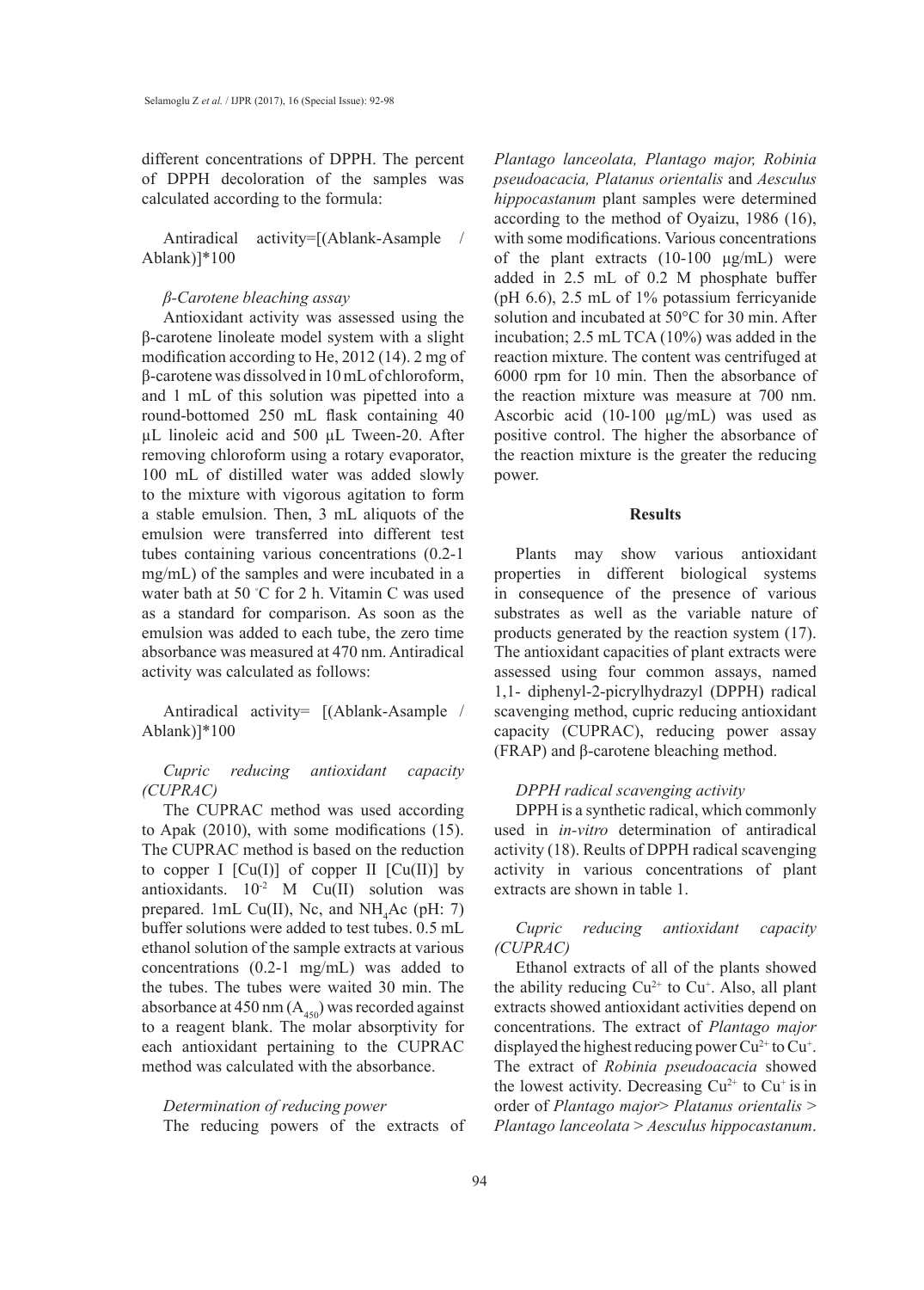| <b>Concentration</b> | where $\ldots$ and $\ldots$ and $\ldots$ and $\ldots$ and $\ldots$ and $\ldots$ and $\ldots$ and $\ldots$ and $\ldots$<br>The rate of scavenging of DPPH radical $(\%)$ |                     |                     |             |                   |  |
|----------------------|-------------------------------------------------------------------------------------------------------------------------------------------------------------------------|---------------------|---------------------|-------------|-------------------|--|
|                      | $0.2 \text{ mg/mL}$                                                                                                                                                     | $0.4 \text{ mg/mL}$ | $0.6 \text{ mg/mL}$ | $0.8$ mg/mL | $1 \text{ mg/mL}$ |  |
| P. major             | 69.75                                                                                                                                                                   | 74.75               | 80.00               | 84.50       | 90.25             |  |
| P. lanceoalata       | 50.50                                                                                                                                                                   | 67.75               | 72.25               | 77.75       | 84.25             |  |
| R. pseudoacacia      | 43.75                                                                                                                                                                   | 65.75               | 72.50               | 76.25       | 78.25             |  |
| A. hippocastanum     | 46.50                                                                                                                                                                   | 69.75               | 75.25               | 78.75       | 80.25             |  |
| P. orientalis        | 44.75                                                                                                                                                                   | 58.25               | 68.75               | 78.00       | 80.50             |  |
| Ascorbic acid        | 97.50                                                                                                                                                                   | 97.50               | 97.50               | 97.50       | 97.50             |  |

**Table 1.** Free radical scavenging activity using 1,1- Diphenyl-2-picrylhydrazyl radical (DPPH).

All tests were performed as triplicate and the results are showed as mean of data in the table

The obtained data are shown in table 2.

#### *Reducing power*

The results are shown in table 3. As a result of ferric reducing power activity, *Plantago major* had the highest activity and *Robinia pseudoacacia* displayed the lowest activity. In all plant extracts, it was observed that ferric reducing power activity was depending on concentration. Decreasing  $Fe^{3+}$  to  $Fe^{2+}$  is in order of *Plantago major*> *Platanus orientalis* > *Plantago lanceolata* > *Aesculus hippocastanum*.

# *β-Carotene bleaching assay*

The results are shown in table 4. *Plantago major* has the highest activity and *Robinia pseudoacacia* showed the lowest activity in this assay. It was obtained that β-carotene bleaching activities of all plant extracts were depending on concentration. The antioxidant activity is observed in order of *Plantago major*> *Platanus orientalis* > *Plantago lanceolata* > *Aesculus hippocastanum*.

#### **Discussion**

In this study, we examined the antioxidant capacities of ethanol extracts of containedallantoin five plants by using 1,1- diphenyl-2-picrylhydrazyl (DPPH) radical scavenging method, cupric reducing antioxidant capacity (CUPRAC), reducing power assay and β-carotene bleaching method as *in-vitro*. In the results of all assays, *Plantago major* showed the highest antioxidant effect among ethanol extracts of other plant samples. *Robinia pseudoacacia* showed the lowest antioxidant activity. These results are supported with the studying antioxidant and antimicrobial properties of *Plantago major* leaves of Stanisavljević *et al*. (2008) (19). It was

| <b>Table 2.</b> The results of CUPRAC assay. |  |
|----------------------------------------------|--|
|----------------------------------------------|--|

| <b>Concentration</b> | The absorbance in 450 nm of plant extracts |                     |             |             |                   |
|----------------------|--------------------------------------------|---------------------|-------------|-------------|-------------------|
|                      | $0.2 \text{ mg/mL}$                        | $0.4 \text{ mg/mL}$ | $0.6$ mg/mL | $0.8$ mg/mL | $1 \text{ mg/mL}$ |
| P. Major             | 1.330                                      | 1.694               | 1.741       | 1.753       | 1.789             |
| P. Lanceoalata       | 1.001                                      | 1.339               | 1.491       | 1.571       | 1.679             |
| R. pseudoacacia      | 0.789                                      | 0.820               | 0.907       | 1.230       | 1.515             |
| A. hippocastanum     | 0.827                                      | 1.222               | 1.251       | 1.429       | 1.583             |
| P. orientalis        | 0.840                                      | 1.350               | 1.594       | 1.732       | 1.772             |
| Ascorbik acid        | 1.729                                      | 1.751               | 1.755       | 1.762       | 1.802             |

All tests were performed as triplicate and the results are showed as mean of data in the table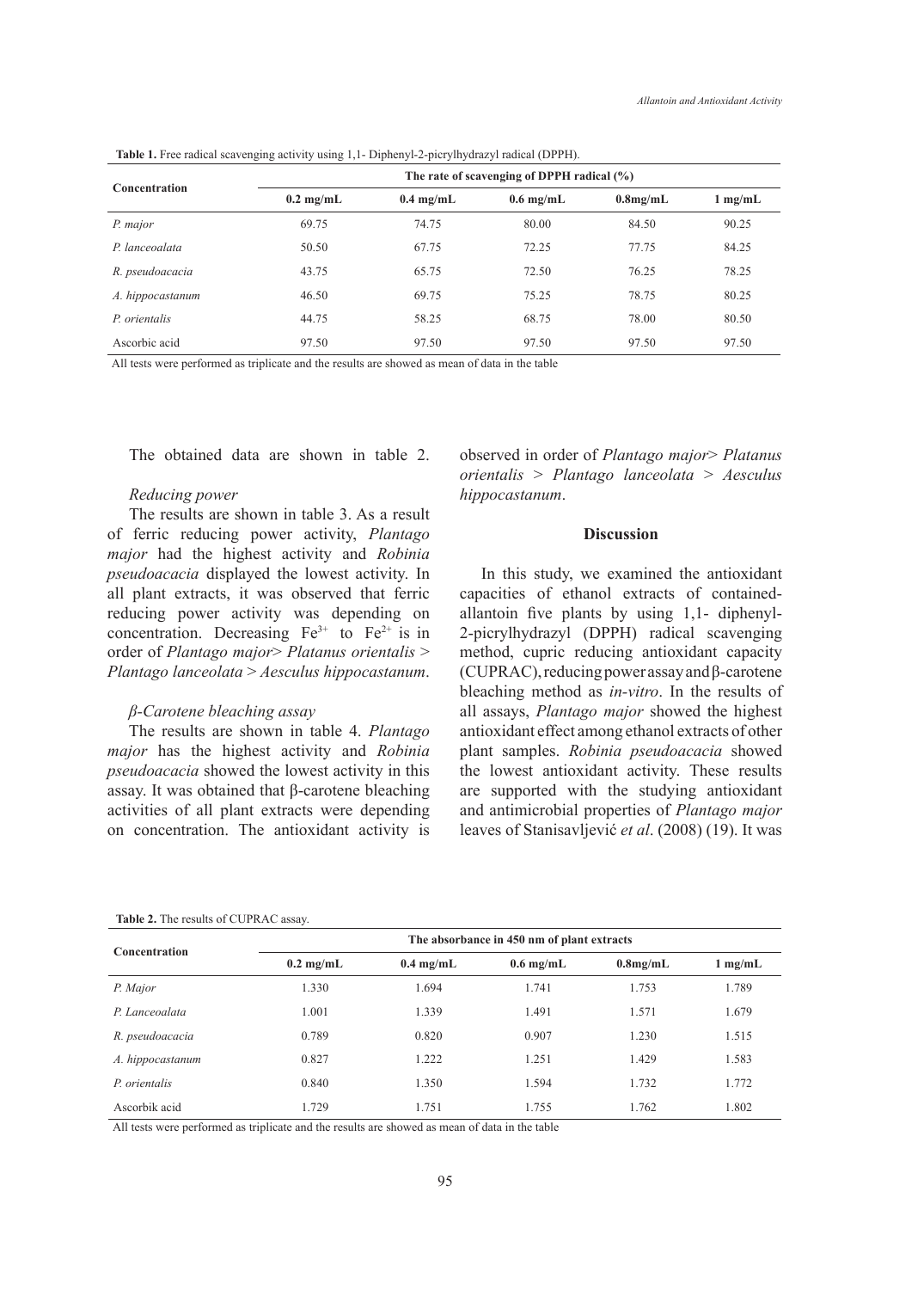| <b>Concentrations</b> | The absorbance in 450 nm of plant extracts |                     |                     |             |                   |  |
|-----------------------|--------------------------------------------|---------------------|---------------------|-------------|-------------------|--|
|                       | $0.2 \text{ mg/mL}$                        | $0.4 \text{ mg/mL}$ | $0.6 \text{ mg/mL}$ | $0.8$ mg/mL | $1 \text{ mg/mL}$ |  |
| P. Major              | 1.209                                      | 1.243               | 1.269               | 1.287       | 1.321             |  |
| P. Lanceoalata        | 1.149                                      | 1.198               | 1.218               | 1.231       | 1.255             |  |
| R. pseudoacacia       | 1.112                                      | 1.600               | 1.174               | 1.204       | 1.229             |  |
| A. hippocastanum      | 1.149                                      | 1.209               | 1.225               | 1.241       | 1.247             |  |
| P. orientalis         | 1.194                                      | 1.214               | 1.248               | 1.271       | 1.281             |  |
| Control               | 1.145                                      |                     |                     |             |                   |  |

#### **Table 3.** The results of reducing power assay.

All tests were performed as triplicate and the results are showed as mean of data in the table.

reported that *Plantago lanceolata* is a strong antioxidant (20). In the study, methanol extract of *Plantago major* showed antioxidant activity with 1,1- diphenyl-2-picrylhydrazyl (DPPH) radical scavenging method (21). Wilkinson and Brown reported that *Aesculus hippocastanum* showed antioxidant properties *in-vitro* (22). There have been no reports on the effects of *Robinia pseudoacacia* and *Platanus orientalis*.

In DPPH assay, the stabilization of DPPH free radicals cause the color changing of reaction solution which is measured by spectrophotometer to determine the scavenging activity of a tested sample  $(23)$ .

The obtained results with DPPH assay show the radical scavenging activity of examined samples as dose-dependent. All ethanolic plant extracts have DPPH radical scavenging activities. The extract of *Plantago major* showed the highest DPPH scavenging activity in comparison to other plant samples. *Plantago lanceolata, Platanus orientalis* and *Aesculus hippocastanum* showed lower DPPH inhibition. *Robinia pseudoacacia* showed the lowest DPPH inhibition. The antioxidant activity of *Plantago spp* was reported by the previous study (24). The study showed that *Plantago lanceolata* has antioxidant activity by using DPPH and FRAP method (25).

Metal ions can cause lipid peroxidation that can produce free radicals and lipid peroxides (26). Therefore, metal chelating activity indicates the antioxidant and antiradical properties. Absorbance decreased of the reaction mixture indicates higher metal chelating ability. CUPRAC assay has been used by many researchers to determine reducing power of antioxidant compounds (15).

This method is based on  $Cu^{2+}$ –Cu<sup>+</sup> reduction by antioxidants in the presence of neocuproine.

| <b>Concentrations</b> | The absorbance at 490 nm of plant extracts |                     |                     |             |                   |  |
|-----------------------|--------------------------------------------|---------------------|---------------------|-------------|-------------------|--|
|                       | $0.2 \text{ mg/mL}$                        | $0.4 \text{ mg/mL}$ | $0.6 \text{ mg/mL}$ | $0.8$ mg/mL | $1 \text{ mg/mL}$ |  |
| P. Major              | 42.37                                      | 43.97               | 44.94               | 45.85       | 46.37             |  |
| P. Lanceoalata        | 43.04                                      | 44.31               | 45.45               | 46.77       | 48.54             |  |
| R. pseudoacacia       | 41.69                                      | 42.49               | 42.6                | 42.88       | 43.04             |  |
| A. hippocastanum      | 41.74                                      | 43.68               | 44.14               | 44.98       | 45.8              |  |
| P. orientalis         | 36.03                                      | 39.52               | 43.57               | 44.26       | 46.31             |  |
| Control               | 92.34                                      | 92.98               | 93.21               | 93.68       | 94.55             |  |

**Table 4.** The first inhibition of β-carotene bleaching assay (%).

All tests were performed as triplicate and the results are showed as mean of data in the table.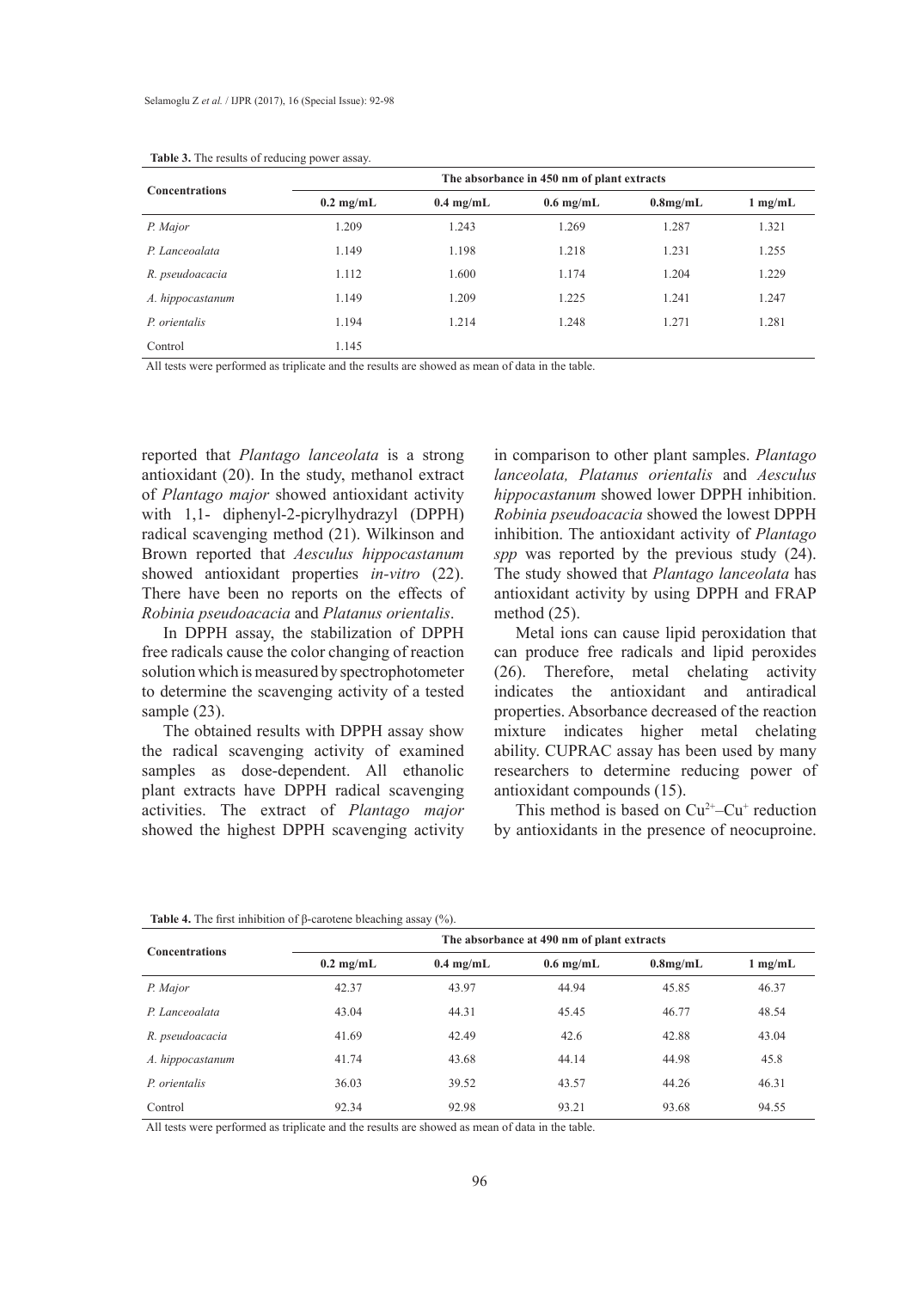| $\sim$ $\sim$         |                                            |                     |                     |             |                   |  |
|-----------------------|--------------------------------------------|---------------------|---------------------|-------------|-------------------|--|
| <b>Concentrations</b> | The absorbance in 490 nm of plant extracts |                     |                     |             |                   |  |
|                       | $0.2 \text{ mg/mL}$                        | $0.4 \text{ mg/mL}$ | $0.6 \text{ mg/mL}$ | $0.8$ mg/mL | $1 \text{ mg/mL}$ |  |
| P. Major              | 71.56                                      | 73.5                | 74.35               | 75.54       | 78.01             |  |
| P. Lanceoalata        | 66.65                                      | 67.16               | 68.02               | 69.73       | 71.90             |  |
| R. pseudoacacia       | 65.39                                      | 66.19               | 67.16               | 68.82       | 69.85             |  |
| A. hippocastanum      | 65.85                                      | 66.76               | 66.99               | 67.28       | 68.42             |  |
| P. orientalis         | 63.91                                      | 65.96               | 68.13               | 70.30       | 71.50             |  |
| Control               | 92.34                                      | 92.98               | 93.21               | 93.68       | 94.55             |  |

**Table 5.** The last inhibition of β-carotene bleaching assay (%).

All tests were performed as triplicate and the results are showed as mean of data in the table.

In this assay, a higher absorbance indicates a higher cupric ions  $(Cu^{2+})$  reducing power. Our data are supported by study which determining antioxidant activity of stem and root extracts of Rhubarb (*Rheum ribes*) by CUPRAC method (27).

Antioxidant compounds cause the reduction from ferric (Fe<sup>3+</sup>) form to the ferrous (Fe<sup>2+</sup>) form because of their reductive capabilities. Prussian blue-colored complex is formed by adding FeCl<sub>3</sub> to the ferrous  $(Fe^{2+})$  form. Therefore, reduction can be determined by measuring the formation of Perl's Prussian blue at 700 nm (24). A higher absorbance indicates a higher ferric reducing power.

The order of antioxidant activity is shown in order of *Plantago major* > *Platanus orientalis* > *Plantago lanceolata* > *Aesculus hippocastanum*. There is no previous study about *Plantago major*  extract. The results of our study is supported with data obtained of P*lantago spp.* using FRAP method (28).

The antioxidants can inhibit free radicals with β-carotene bleaching (29). It was obtained that β-carotene bleaching activity was depending on concentration of plant extracts. Antioxidant activity is shown in order of *Plantago major*  > *Platanus orientalis* > *Plantago lanceolata*  > *Aesculus hippocastanum*. Beta carotene bleaching method is used to determine the antioxidant activities of plant samples.

The previous study showed that ethanolic extract of *Meconopsis quintuplinervia* has antioxidant activity and it is determined with beta carotene bleaching method (14).

#### **Conclusions**

This study showed that extracts of contaniedallantoin plant samples have antioxidant activities. It is considered that allantoin shows antioxidant properties and allantoin effects total antioxidant capacity positively. In addition, the results of this study will shed light on new researchs in the future and contribute to the scientific literature.

#### **Acknowledgment**

We thank to Scientific Research Project Found of Nigde University under the Project number FEB 2014/02-HIDEP for financial support of this work.

#### **References**

- Zitnanova I, Korytar P, Aruoma OI, Sustrova M, (1) Garaiova I, Muchova J, Kalnovicova T, Puescheld S and Durackova Z. Uric acid and allantoin levels in Down syndrome: antioxidant and oxidative stress mechanisms? *Clin. Chim. Acta* (2004) 341: 139-146.
- (2) Tolun AA, Zhang H, Ilyasova D, Sztaray J, Young SP and Millington DS. Allantoin in human urine quantified by ultra-performance liquid chromatography–tandem mass spectrometry. *Anal. Biochem.* (2010) 402: 191- 193.
- (3) Kima KM, Hendersona GN, Frye RF, Galloway CD, Brown NJ, Segal MS, Imaram W, Angerhofer A and Johnson RJ. Simultaneous determination of uric acid metabolites allantoin, 6- aminouracil, and triuret in human urine using liquid chromatography–mass spectrometry. *J. Chromatogr. B Analyt. Technol. Biomed. Life Sci.* (2009) 877: 65–70.
- Li GY and Ma JQ. Synthesis and Characterization of (4)